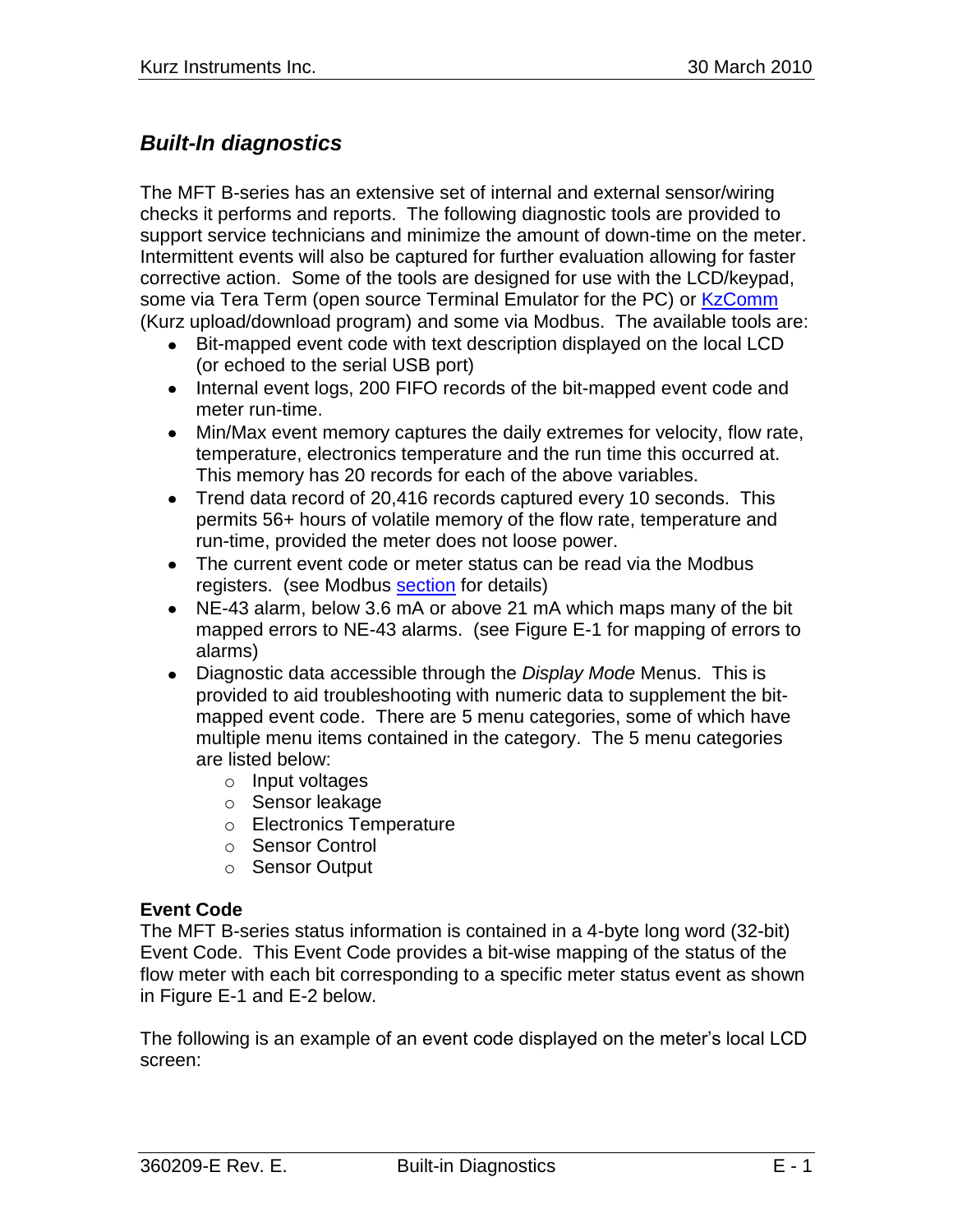| EVENT CODE |  |  |
|------------|--|--|
| HEX 200    |  |  |

The Event Code is displayed in hexadecimal and is 0x0200 (the leading zero and "0x" hexadecimal notation is not shown). In this Event Code a single bit is set; counting from right to left (LSB to MSB) it is the  $9<sup>th</sup>$  bit. From Figure E-1, the  $9<sup>th</sup>$ bit maps to "Meter Kick-out low". This means the flow reading was too low or below the lower limit of the Kick-out which is a user defined flow or velocity point set in *Program Mode*. From Figure E-1, the 9<sup>th</sup> bit also corresponds to Modbus Register #25.

When multiple errors are detected at the same time, the Event Code gets more complicated. For example if you disconnect the sensor wires after the meter has booted up the following fault will be displayed:

| EVENT CODE |             |  |
|------------|-------------|--|
|            | TN HEX 4025 |  |

This can be decoded using (Figure E-1) as follows:

|   | <b>Event Code</b> | <b>Modbus</b> |                                 |
|---|-------------------|---------------|---------------------------------|
|   | <b>Bit Map</b>    | Reg           | <b>Event Description</b>        |
|   | Bit #14           | 30            | Abnormal sensor node voltages   |
|   | <b>NA</b>         | ΝA            | No errors in registers 24 to 27 |
| ◠ | <b>Bit #5</b>     | 21            | Rps sensor lead open circuit    |
| 5 | Bit $#0$          | 16            | Rp resistance above high limit  |
|   | <b>Bit #2</b>     | 18            | Rtc resistance above high limit |

As shown by the above example, multiple events/errors can be reported by the single Event Code. In this example the meter is reporting (1) that there is no sensor connected since the voltages are abnormal, (2) the velocity sensor wire resistance sense lead (Rps) is open circuit, (3) Rp and (4) Rtc are reading high impedance.

The error register numbers referenced in Figure E-1 and E-2 are for the 1xxxx Modbus registers.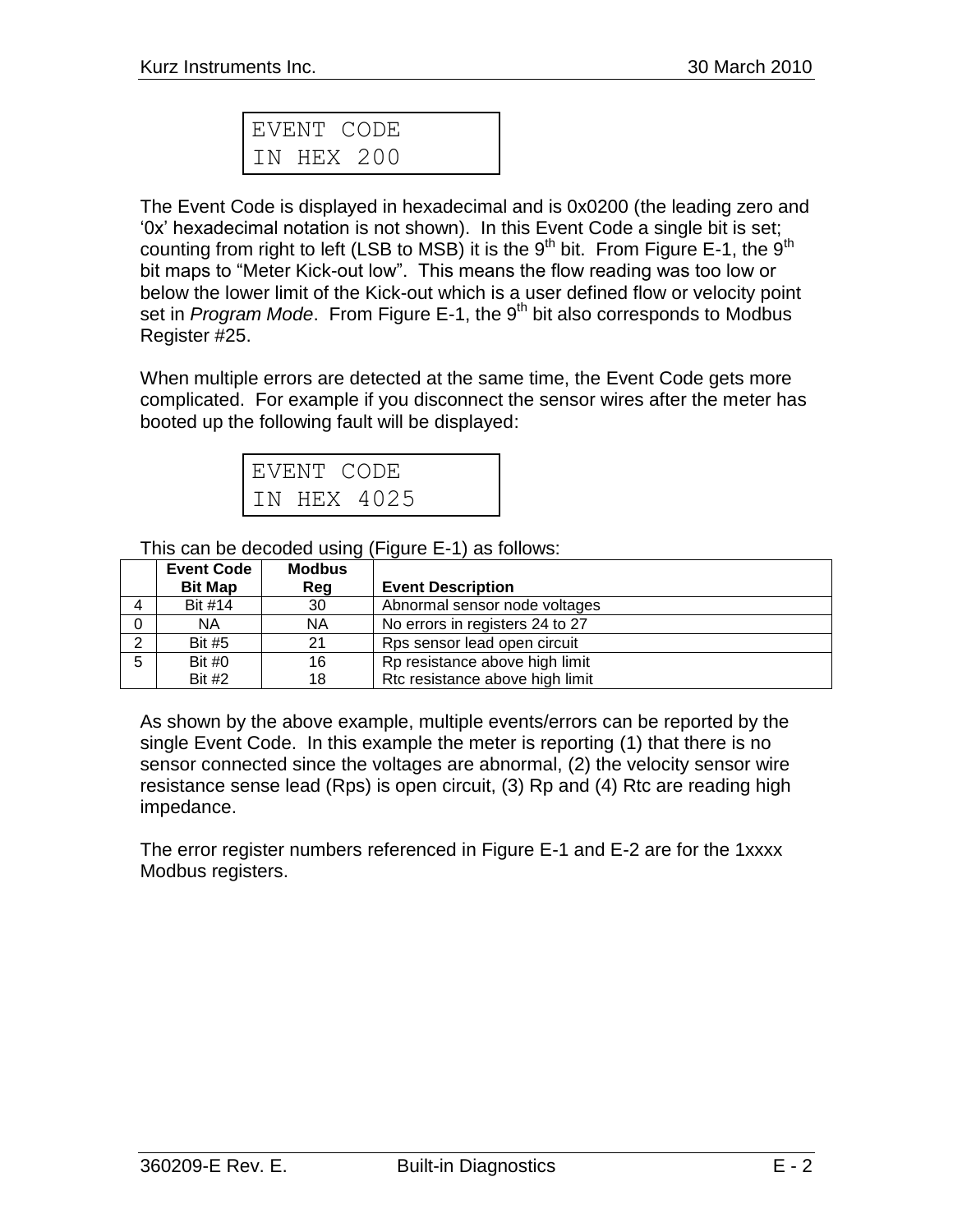

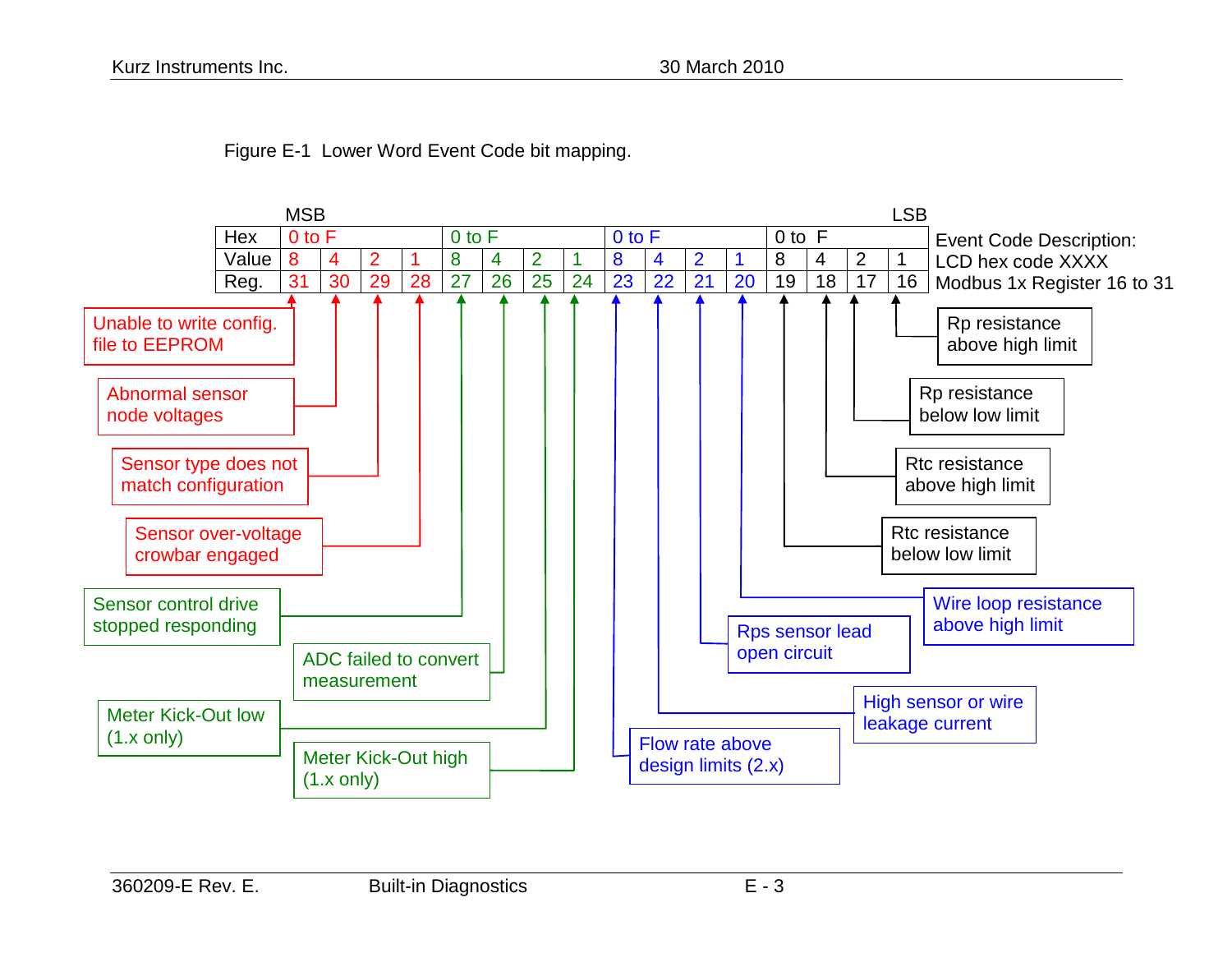

Figure E-2 Upper Word Event Code bit mapping.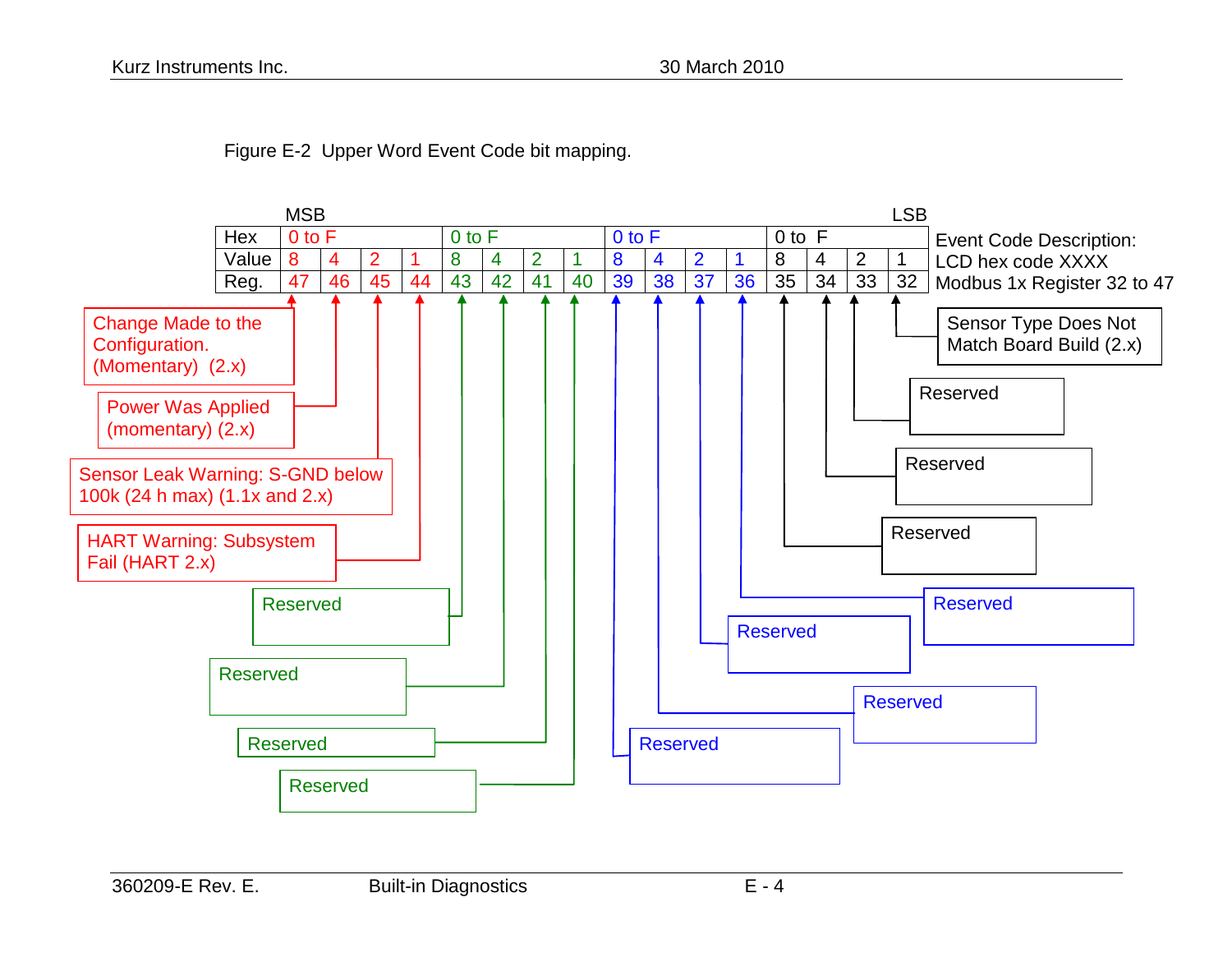Table E-1. MFT B-Series Diagnostic Error limits

| Parameter                                                                          | Low Limit                      | <b>High Limit</b>                        | Comments                                                                                                  |
|------------------------------------------------------------------------------------|--------------------------------|------------------------------------------|-----------------------------------------------------------------------------------------------------------|
| Vps                                                                                | 0.150V                         | 17.6 V                                   | Sensor drive voltage. (used for<br>code 4xxx)                                                             |
| VII                                                                                | 0.009V                         | $2.30 \sqrt{ }$                          | Sensor wire voltage (used for<br>code 4xxx)                                                               |
| Viph                                                                               | $0.004$ V                      | 0.765V                                   | Sensor current sense voltage<br>(used for code 4xxx)                                                      |
| Vrtch                                                                              | 0.4136 V                       | 2.55V                                    | Rtc high side voltage (used for<br>code 4xxx)                                                             |
| Vrtcl                                                                              | 0.310                          | 2.55V                                    | Rtc low side voltage (used for<br>code 4xxx)                                                              |
| Rp, velocity<br>sensor<br>9/27<br>F <sub>D</sub> <sub>2</sub>                      | Ohms<br>5.0<br>5.0             | Ohms<br>30.0<br>30.0<br>(32.0)           | Rp sensor resistance,<br>sensor and temperature<br>dependent.<br>600 °C mode, 1.1x or higher<br>firmware. |
| 9/300 FD<br>9/100 MD<br>20/20 CD                                                   | 5.0<br>10.0                    | 30.0<br>60.0                             |                                                                                                           |
| Rtc, process<br>temperature sensor<br>9/27 FD2<br>9/300 FD<br>9/100 MD<br>20/20 CD | Ohms<br>14.0<br>150<br>50<br>9 | Ohms<br>100.0<br>1000.0<br>350.0<br>50.0 | Rtc sensor resistance,<br>Sensor and temperature<br>dependent                                             |
| <b>Rwire</b>                                                                       | 0.020<br>Ohms                  | 5.00 Ohms                                | Sensor wire loop resistance<br>(total)                                                                    |
| <b>Rleak</b>                                                                       | 100 kOhms<br>20 kOhms          |                                          | Sensor/wire leakage to ground<br>for first 24 h in 600 °C mode                                            |
| Rtc/Rp ratio                                                                       | $-10%$                         | $+10%$                                   | Sensor Rtc/Rp ratio. Used to<br>know the sensor type<br>"Sensor Type Does Not Match"                      |

#### Table E-2. Event Code Meaning. (leading zeros are not shown in event codes)

| Message/code             | Meaning                                              |  |
|--------------------------|------------------------------------------------------|--|
| Rp resistance above high | Velocity sensor resistance is above the normal range |  |
| limit                    | for the sensor type configured.                      |  |
|                          | This accounts for sensor core temperature up         |  |
| Code: xxxxxxx1           | to ~650 °C before setting the error. ~720 °C         |  |
|                          | in 600 °C mode.                                      |  |
|                          | Open circuit on the sensor wiring                    |  |
|                          | Defective sensor or SC electronics board             |  |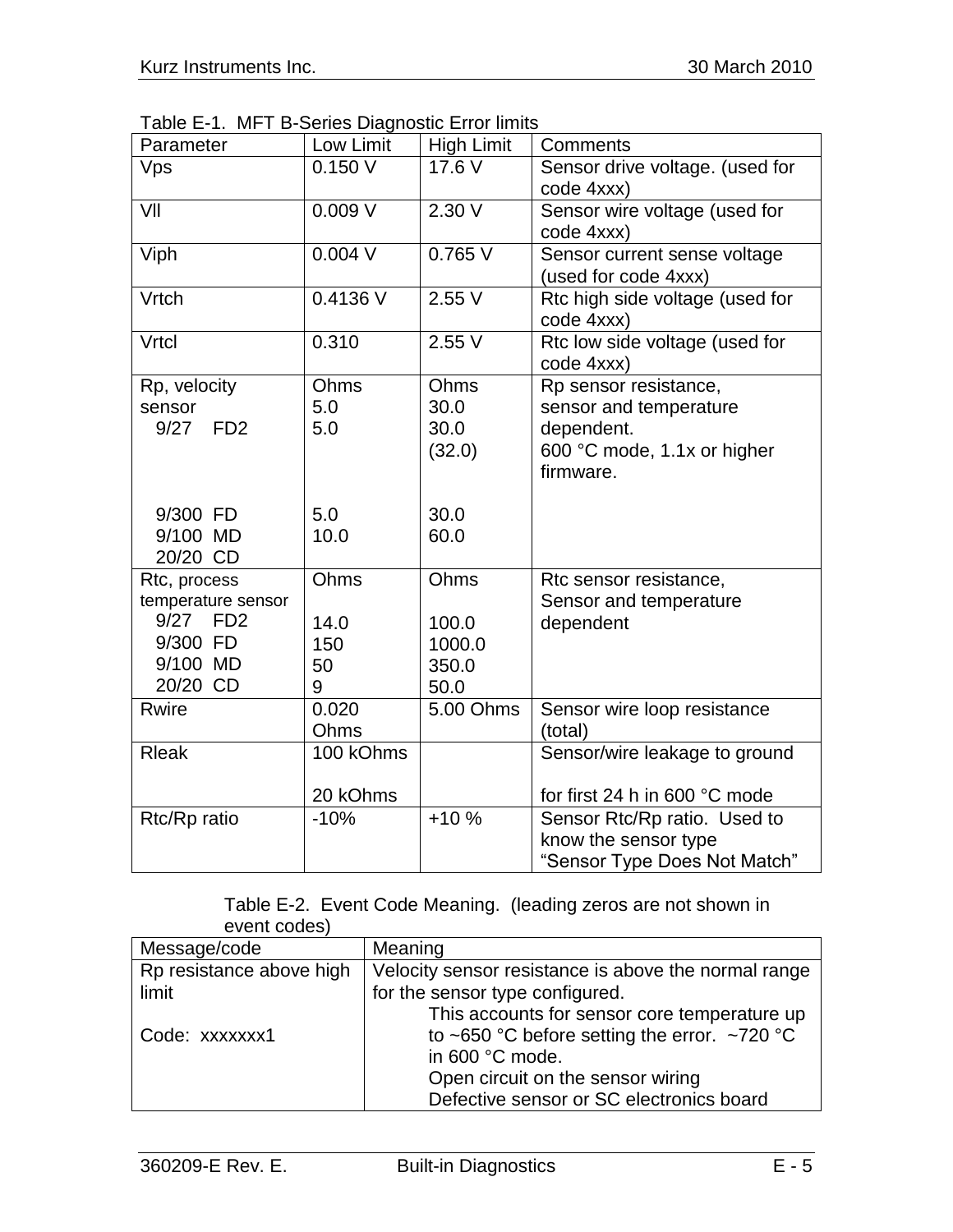| Rp resistance below low         | Velocity sensor resistance is below the normal range                                          |  |
|---------------------------------|-----------------------------------------------------------------------------------------------|--|
| limit                           | for the sensor type configured.                                                               |  |
|                                 | This accounts for sensor down to -112 °C                                                      |  |
| Code: xxxxxxx2                  | before setting the error.                                                                     |  |
|                                 | Short in the sensor wiring                                                                    |  |
|                                 | Defective sensor or SC electronics board                                                      |  |
| Rtc resistance above high       | The process temperature sensor resistance is above                                            |  |
| limit                           | the normal range for the sensor type configured.                                              |  |
|                                 | This accounts for sensors up to 650 $\degree$ C for the                                       |  |
| Code: xxxxxxx4                  | metal sensors, FD, FD2 and MD and 460 °C                                                      |  |
|                                 | on the CD sensor                                                                              |  |
|                                 | Open circuit on the sensor wiring.                                                            |  |
|                                 | Defective sensor or SC electronics board                                                      |  |
|                                 | When this limit is reached, the meter will turn the                                           |  |
|                                 | drive off until it cools. This can cause the sensor to                                        |  |
|                                 | regulate at this temperature and set multiple errors in                                       |  |
|                                 | the log as it goes below and above the limit.                                                 |  |
| Rtc resistance below low        | The process temperature sensor resistance is below                                            |  |
| limit                           | the normal range for the sensor type configured.                                              |  |
|                                 | This accounts for sensor down to -120 °C in                                                   |  |
| Code: xxxxxxx8                  | normal operation before setting an error                                                      |  |
|                                 | Short circuit on the sensor wiring.                                                           |  |
|                                 | Defective sensor or SC electronics board.                                                     |  |
| Wire loop resistance            | The sensor wire resistance from the sensor it its                                             |  |
| above high limit                | electronics board is too high, > 5.0 ohms. Loop                                               |  |
|                                 | resistance is from the electronics out to a sensor and                                        |  |
| Code: xxxxxx1x                  | back.                                                                                         |  |
|                                 | Wire is too long for the gage being used                                                      |  |
|                                 | Loose wire joint connection (but not too loose,                                               |  |
|                                 | see code 20)                                                                                  |  |
|                                 | Defective sensor or SC electronics board                                                      |  |
| Sensor Rps lead open<br>circuit | The sensor wire Rps is open circuit or not                                                    |  |
|                                 | connected.                                                                                    |  |
| Code: xxxxxx2x                  | Open circuit on the Rps wire, pin 1 of TB1.<br>Open on the Rp lead will also set this, Pin 3, |  |
|                                 | TB1                                                                                           |  |
|                                 | Defective Sensor or SC electronics board                                                      |  |
| High Sensor or wire             | The sensor or wiring is showing too much leakage                                              |  |
| leakage                         | current to ground. The trip point of this error is the                                        |  |
|                                 | equivalent of 100 kOhms leakage resistance <sup>1</sup> .                                     |  |
| Code: xxxxxx4x                  | Wet or contaminated wiring or a junction box                                                  |  |
|                                 | Water in the backend of a sensor                                                              |  |
|                                 | Corroded front sided to a sensor                                                              |  |

<sup>&</sup>lt;sup>1</sup> Firmware version newer than 1.09 have a factory configuration option to allow operation up to 600 °C for the FD2 Sensor and the event code may be preceded by the warning code 2xxxxxxx.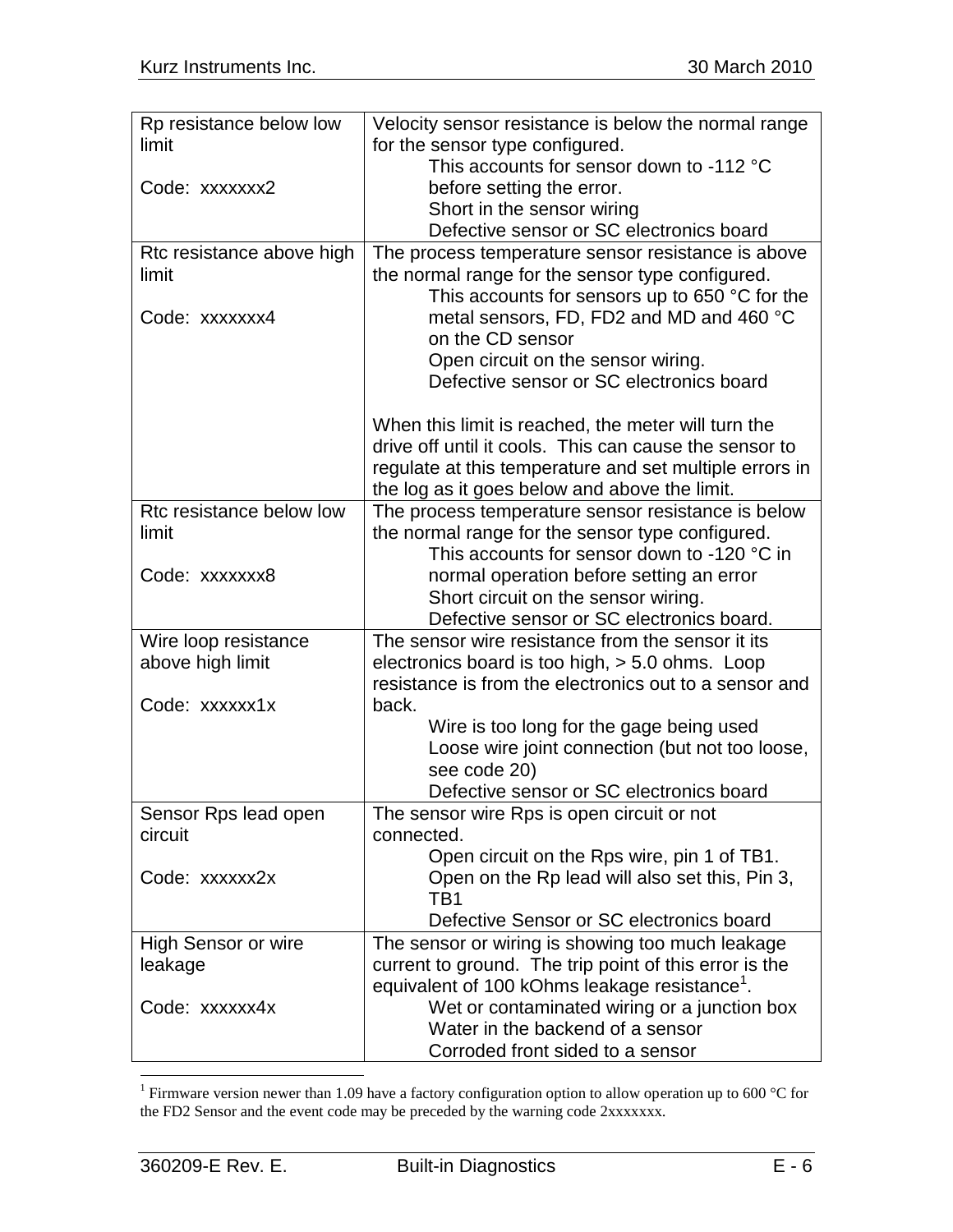|                               | Sensor above temperature limit                          |  |  |
|-------------------------------|---------------------------------------------------------|--|--|
|                               | Defected SC electronics board                           |  |  |
|                               | At normal temperatures, three 10 minute                 |  |  |
|                               | leakage updates are required before the error           |  |  |
|                               | is set.                                                 |  |  |
| <b>Flow Rate Above Design</b> | Under high heat flow conditions (very high flow         |  |  |
| Limits                        | rates), the demand to heat the sensor may exceed        |  |  |
| $(2.x$ firmware)              | the drive limits of the SC electronics board.           |  |  |
|                               | The reported flow readings at this point will be        |  |  |
| Code xxxxxx8x                 | compressed and lower than the true flow                 |  |  |
|                               | readings.                                               |  |  |
| Meter Kick-Out High           | If the flow rate or temperature is above the high kick- |  |  |
| (1.x firmware only)           | out limit in the meter, it will set this error code.    |  |  |
|                               | This is a normal alarm if the flow rate or              |  |  |
|                               |                                                         |  |  |
| Code: xxxxx1xx                | temperature is above the kick-out set point             |  |  |
|                               | which is user programmable.                             |  |  |
|                               | Condensate on the velocity sensor can cause             |  |  |
|                               | high heat flow and will set this also.                  |  |  |
|                               | A change in gas composition to high heat flow           |  |  |
|                               | gases like H2 can cause this alarm.                     |  |  |
| <b>Meter Kick-Out Low</b>     | If the flow rate or temperature is below the low kick-  |  |  |
| (1.x firmware only)           | out limit in the meter, it will set this error code.    |  |  |
|                               | This is a normal alarm if the flow rate or              |  |  |
| Code: xxxxx2xx                | temperature is below the kick-out set point             |  |  |
|                               | which is user programmable.                             |  |  |
|                               | Drop in process pressure at very low flow               |  |  |
|                               | rates can cause a loss in heat flow and will set        |  |  |
|                               | this alarm.                                             |  |  |
|                               | A change in gas composition to low heat flow            |  |  |
|                               | gases like Ar can cause this alarm, or from             |  |  |
|                               | CH4 to Air.                                             |  |  |
| ADC failed to convert         | The circuits on the SC board which measures the         |  |  |
| measurement                   | input signals are not working properly.                 |  |  |
|                               | The SC board is defected and needs to be                |  |  |
| Code: xxxxx4xx                | replaced.                                               |  |  |
| <b>Sensor Control Drive</b>   | The sensor drive voltage to heat the velocity sensor    |  |  |
| stopped responding            | is not matching the set point.                          |  |  |
|                               | Short or miss-wring of the sensor.                      |  |  |
| Code: xxxxx8xx                | The SC board is defective and needs                     |  |  |
|                               | replacement.                                            |  |  |
|                               |                                                         |  |  |
| Sensor Over voltage           | The sensor drive voltage was not matching the set       |  |  |
| crowbar engaged               | point and would not fall to low drive on command.       |  |  |
|                               | The crowbar SCR was engaged to clamp the sensor         |  |  |
| Code: xxxx1xxx                | drive voltage to zero.                                  |  |  |
|                               | Sensor field wiring short to a DC power supply          |  |  |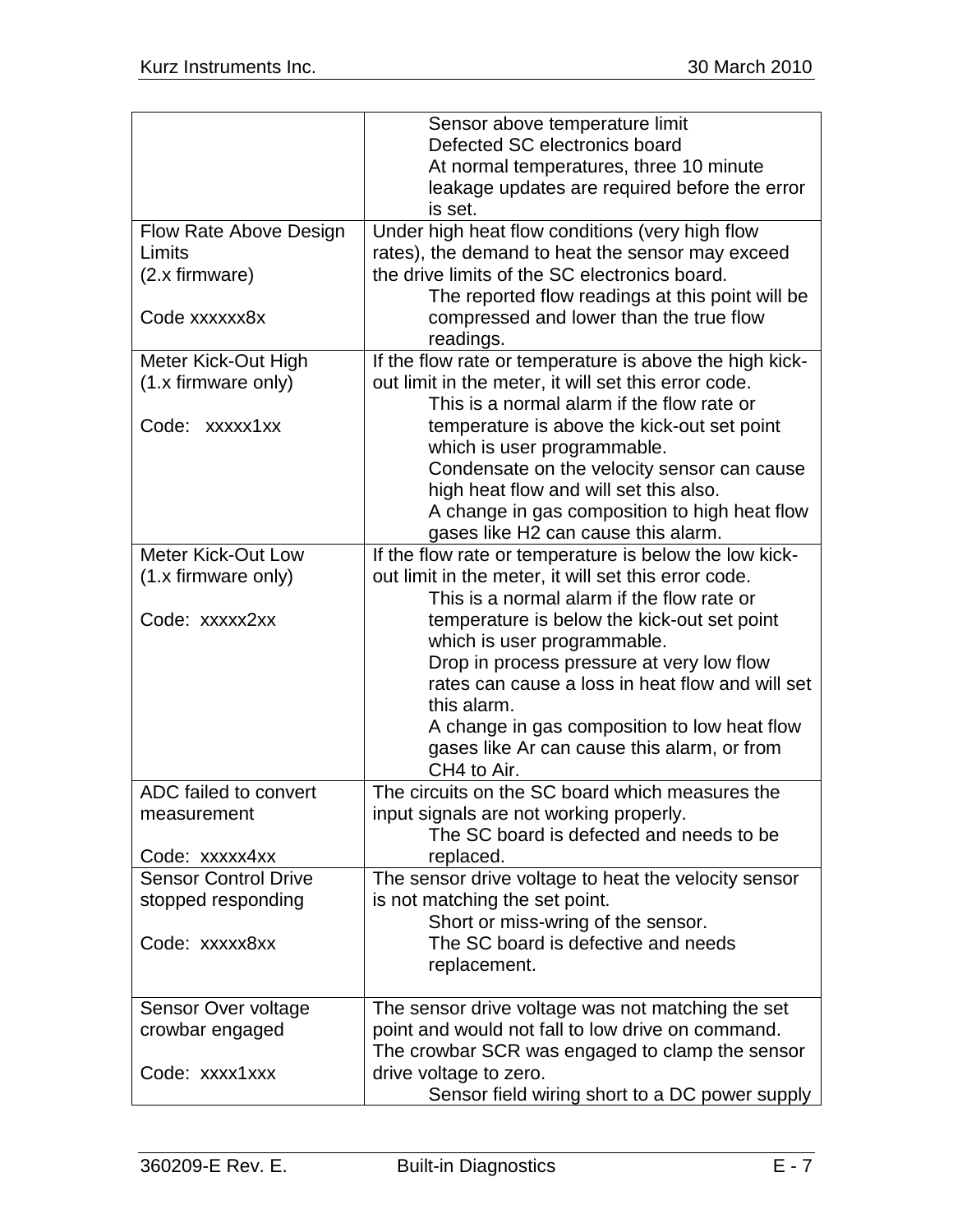|                             | $(4-20 \text{ mA})$ or 24 V supply                      |  |
|-----------------------------|---------------------------------------------------------|--|
|                             | Defective SC board which needs                          |  |
|                             | replacement.                                            |  |
| Sensor type does not        | The sensor resistance ratio, Rtc/Rp exceeds 10% of      |  |
| match configuration         | the normal value for the sensor the meter was           |  |
|                             | configured for.                                         |  |
| Code: xxxx2xxx              | Wrong sensor is connected to the electronics.           |  |
|                             | Double check the SN matching                            |  |
|                             | Upset to the process temperature causing the            |  |
|                             | two sensors (Rp and Rtc) to not match in                |  |
|                             | temperatures                                            |  |
|                             | Defective sensor or SC board.                           |  |
| Abnormal Sensor node        | This fault is often a redundant error to the above      |  |
| voltages                    | entries on sensor and wiring faults. It is looking at   |  |
|                             | the sensor wire voltages only, not just the resistance  |  |
| Code: xxxx4xxx              | values.                                                 |  |
|                             | Miss-wired sensor. Short or Open circuit.               |  |
|                             | Defective sensor or SC board.                           |  |
|                             |                                                         |  |
| Unable to write config.     | The sensor and meter configuration data can not be      |  |
| File to EEPROM              | verified after a memory write.                          |  |
|                             | Defective sensor control (SC) board                     |  |
| Code: xxxx8xxx              | Any EEPROM read/write fault may set this.               |  |
| <b>Sensor Type Does Not</b> | The version of the SC board hardware is not             |  |
| <b>Match Board Build.</b>   | compatible with the connected sensor type.              |  |
| (2.x firmware)              | Board mix-up in production or field service             |  |
|                             | Sensor failure, Board Failure                           |  |
| Code: xxx1xxxx              |                                                         |  |
| Code: xxx2xxxx              | Reserved                                                |  |
| Code: xxx4xxxx              | Reserved                                                |  |
| Code xxx8xxxx               | Reserved                                                |  |
| Code xx1xxxxx               | Reserved                                                |  |
| Code<br>xx2xxxxx            | Reserved                                                |  |
| Code xx4xxxxx               | Reserved                                                |  |
| Code xx8xxxxx               | Reserved                                                |  |
| Code x1xxxxxx               | Reserved                                                |  |
| Code x2xxxxxx               | Reserved                                                |  |
| Code x4xxxxxx               | Reserved                                                |  |
| Code x8xxxxxx               | Reserved                                                |  |
| Code<br>1xxxxxxx            | The subsystem responsible for communicating via         |  |
| (HART 2.x firmware)         | the HART protocol is not responding. The unit will      |  |
|                             | not communicate via HART.                               |  |
| Code 2xxxxxxx               | The sensor is in a process above 100 $\degree$ C and is |  |
| $(1.1x$ and 2.x firmware)   | leaking current. It has 24 hours to recover to a        |  |
|                             | leakage resistance above 100 k ohms before the          |  |
|                             | warning is converted to an error. Note that if the      |  |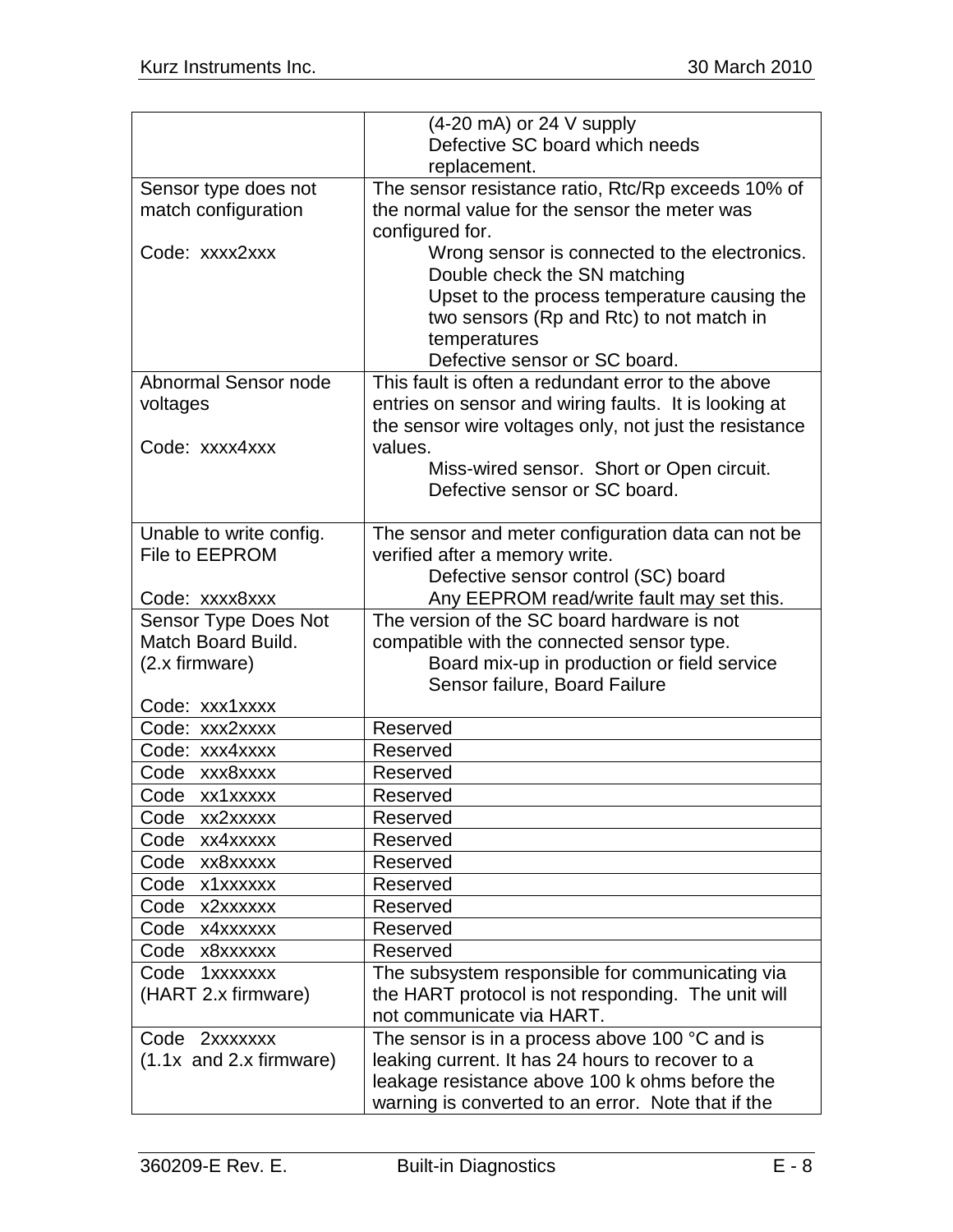|                                           | leakage resistance is below 20 k or the process<br>temperature is below 100 °C, it will automatically<br>convert to an error without delay. <sup>2</sup>                                                                                                                                                                                                                                                                                                        |
|-------------------------------------------|-----------------------------------------------------------------------------------------------------------------------------------------------------------------------------------------------------------------------------------------------------------------------------------------------------------------------------------------------------------------------------------------------------------------------------------------------------------------|
|                                           | During the warning the meter will continue to output<br>readings, but upon converting to an error the NE-43<br>alarms will be set and the meter will no longer output<br>readings. This is designed to allow the sensor to<br>operate while drying out its MI cable.<br>Wet or contaminated wiring or a junction box<br>Water in the backend of a sensor<br>Corroded front sided to a sensor<br>Sensor above temperature limit<br>Defected SC electronics board |
| Power On or power Cycle<br>(2.x firmware) | This is a momentary code which occurs every time<br>the unit boots up or there is a power cycle. It is                                                                                                                                                                                                                                                                                                                                                          |
| Code: 4xxxxxxx                            | logged in the event logs for diagnostics purposes.                                                                                                                                                                                                                                                                                                                                                                                                              |
| <b>Configuration Change</b>               | This is a momentary code which is logged in the                                                                                                                                                                                                                                                                                                                                                                                                                 |
| (2.x firmware)                            | event log any time the meter programming or                                                                                                                                                                                                                                                                                                                                                                                                                     |
|                                           | configuration has been changed. This is for                                                                                                                                                                                                                                                                                                                                                                                                                     |
| Code: 8xxxxxxx                            | diagnostics purposes. If other errors or meter                                                                                                                                                                                                                                                                                                                                                                                                                  |
|                                           | trouble started after a configuration change, this will<br>support identifying this issue.                                                                                                                                                                                                                                                                                                                                                                      |
|                                           | The type of change is not recorded, only that a<br>change was made and the meter's run time for the<br>change.                                                                                                                                                                                                                                                                                                                                                  |

<sup>&</sup>lt;sup>2</sup> Firmware version newer than 1.09 have a factory configuration option to allow operation up to 600 °C for the FD2 Sensor and the warning code may be followed by the error xxxxxx4x.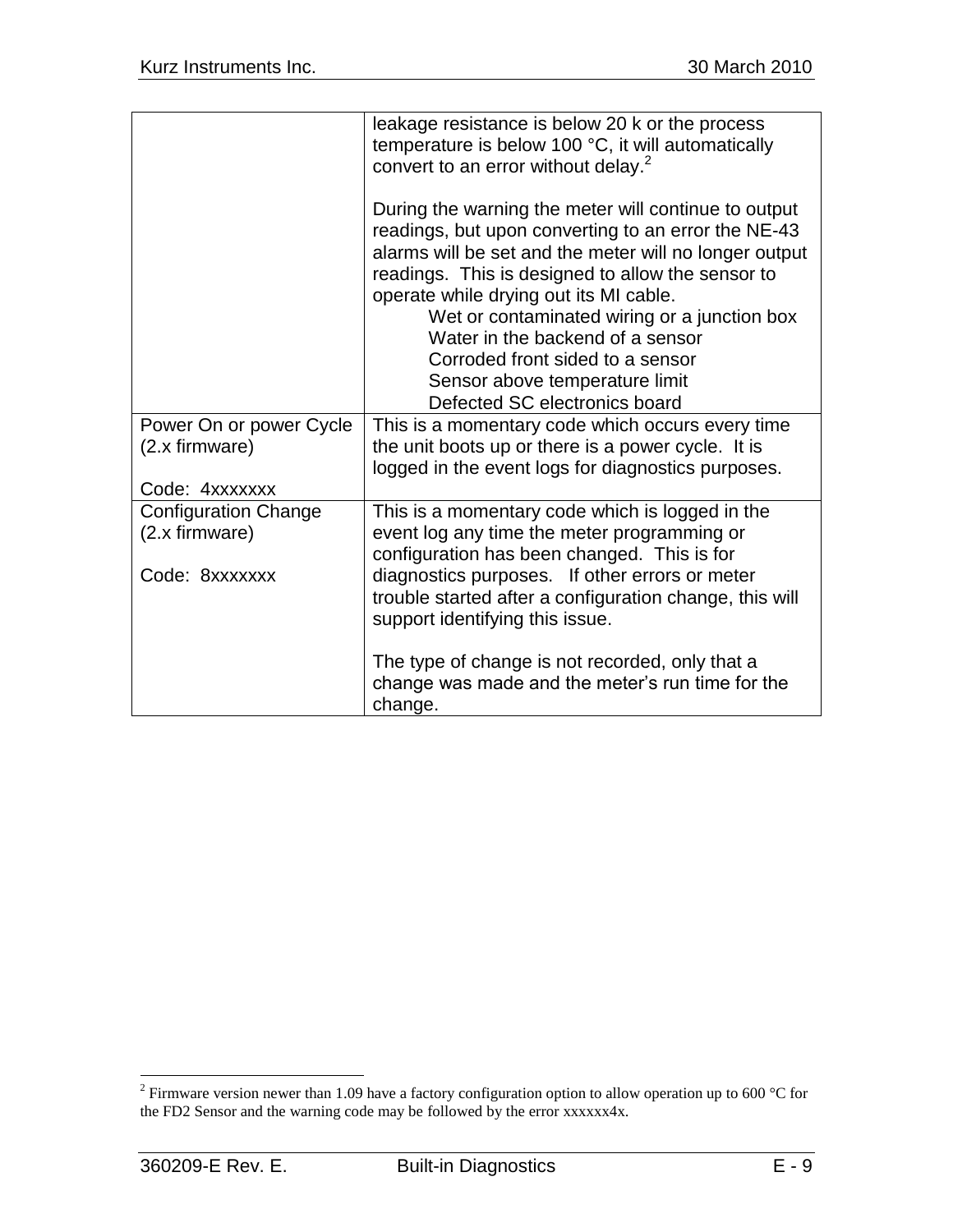| <b>Event Code</b>                          | <b>Description</b>                                                                                   |
|--------------------------------------------|------------------------------------------------------------------------------------------------------|
| 0000                                       | No Events/Faults                                                                                     |
| 20                                         | Rps open circuit                                                                                     |
| 4000                                       | Rp short to GND                                                                                      |
| 4000                                       | Rtcl short to GND                                                                                    |
| 4004                                       | Rtcl open circuit                                                                                    |
| 4004                                       | Rtch open circuit                                                                                    |
| 4008                                       | Rtch short to GND                                                                                    |
| 401a                                       | Rpl open circuit                                                                                     |
| 4021                                       | Rp open circuit                                                                                      |
| Shuts down, reboot attempt every 1 second. | 24 V short to Rps. AC supply goes into<br>current limit.                                             |
| Shuts down, reboot attempt every 1 second  | 24 V short to Rpl. AC supply goes into current<br>limit.                                             |
| Shuts down, reboot attempt every 1 second  | 24 V short to Rp. AC supply goes into current<br>limit.                                              |
| Shuts down, reboot attempt every 1 second  | 24 V short to Rtcl permanent fault. Abnormal<br>sensor node voltages. SC board must be<br>serviced.  |
| Shuts down, reboot attempt every 1 second  | 24 V short to Rtch, permanent fault.<br>Abnormal sensor node voltages. SC board<br>must be serviced. |

Table E-4. Some single wire fault error codes and results. AC powered version of 454FTB.

## **Event Code and 24 hour Min/Max log.**

To facilitate intermittent errors and troubleshooting, the flow meter records its most recent 200 non-zero event codes and corresponding elapsed run-time. Associated with this is a 24 hour min/max log for the top or bottom 20 extremes of velocity, flow rate, process temperature, electronics temperature and the run time that these occurred.

The internal logs are accessed in two ways.

- In *Log Mode* the Event Log (Option #1), Min/Max Log (Option #2), or Trend Log (Option #3) can be sent to the USB interface and captured to a file using a terminal emulator program like HyperTerminal or TeraTerm.
- Using KzComm the data can be extracted via Modbus on the RS-485 multipoint network interface or via the USB interface.

## **Accessing the logs using Tera Term**

Start Tera Term and setup the Tera Term communication parameters to 9600 baud, 8 data bits, 1 stop bit, No Parity, No Flow Control. If Tera Term is communicating with the Kurz meter, the information displayed on the meter"s local LCD screen will be echoed on the TeraTerm terminal display.

The diagnostic logs can be accessed from the *Log Mode* menu. The Table below lists the Option #s and the corresponding Log Reports available through *Log Mode*.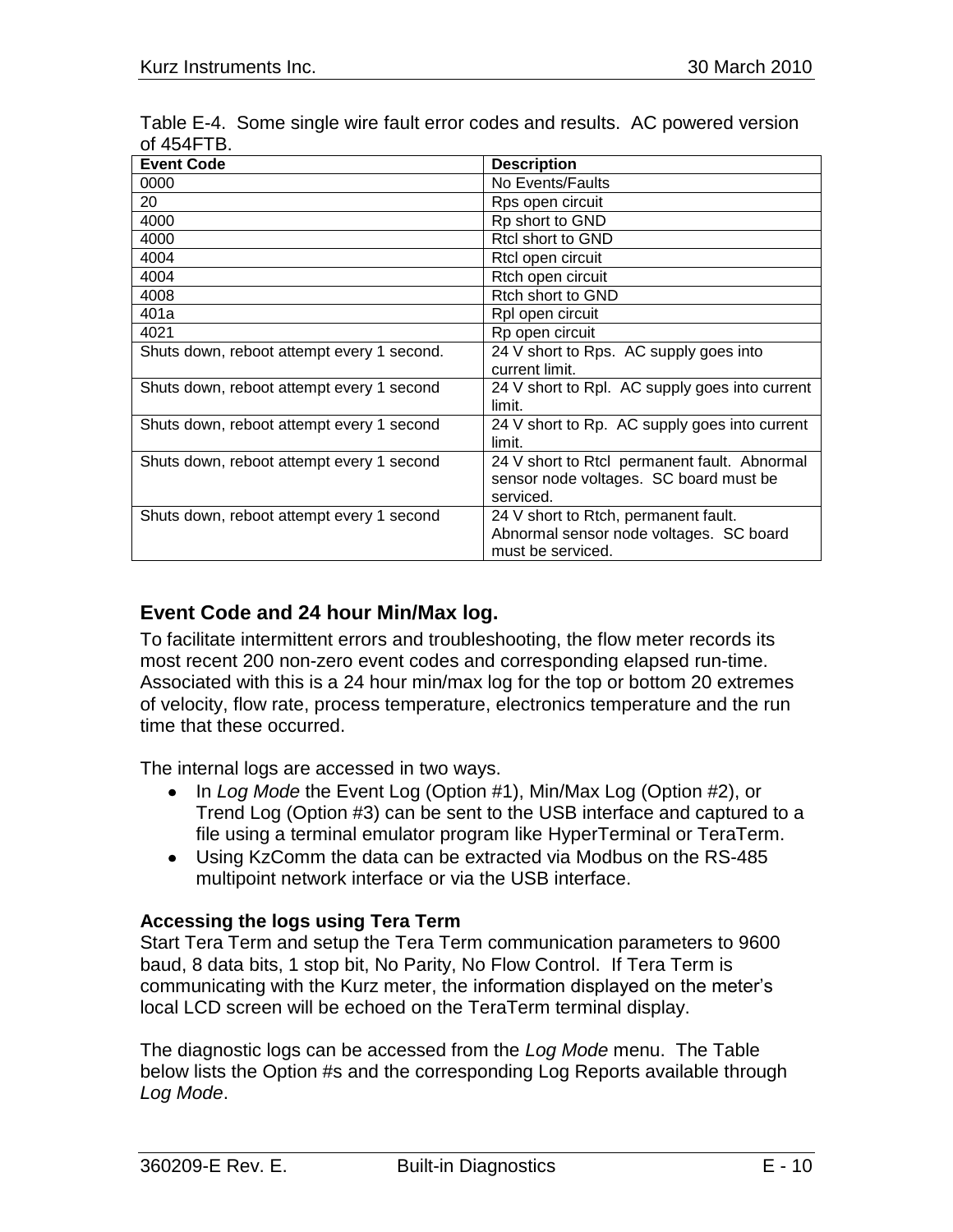| Option |                                  |
|--------|----------------------------------|
| #      | Menu                             |
| 1      | Event Log (EVENT)                |
| 2      | Min/Max Data (MIN/MAX)           |
| 3      | Trend Log (TREND)                |
| 4      | System Configuration (CONFIG)    |
| 5      | System Monitored Data (RUN DATA) |

Note: the following sequence of key presses assumes the user is interfacing with the flow meter through the terminal emulator program on a PC/Laptop and is using the PC Keyboard; terminal echo must be turned ON (press <SHIFT>+ on the keyboard to toggle terminal echo ON if it is not already turned ON).

Invoke Log Mode by pressing (lowercase or unshifted) L. Press **2** to invoke the *Quick Jump* option entry method. The meter will prompt for the Log Mode option (the following screens are from the TeraTerm terminal; similar output is also shown on the meter"s local LCD display)

```
Enter LOG Option 1-5>1
```
Use the numeric keys on the computer keyboard to enter the Option # and press **<ENTER>** to accept the entry. Use **C** to clear the entry if a wrong option # was entered. After the user selects the option # and presses **<ENTER>**, the meter will prompt to start the requested log

EVENT LOG START LOG> YES

Prepare the log capture on TeraTerm. At the FILE menu, select "Log…"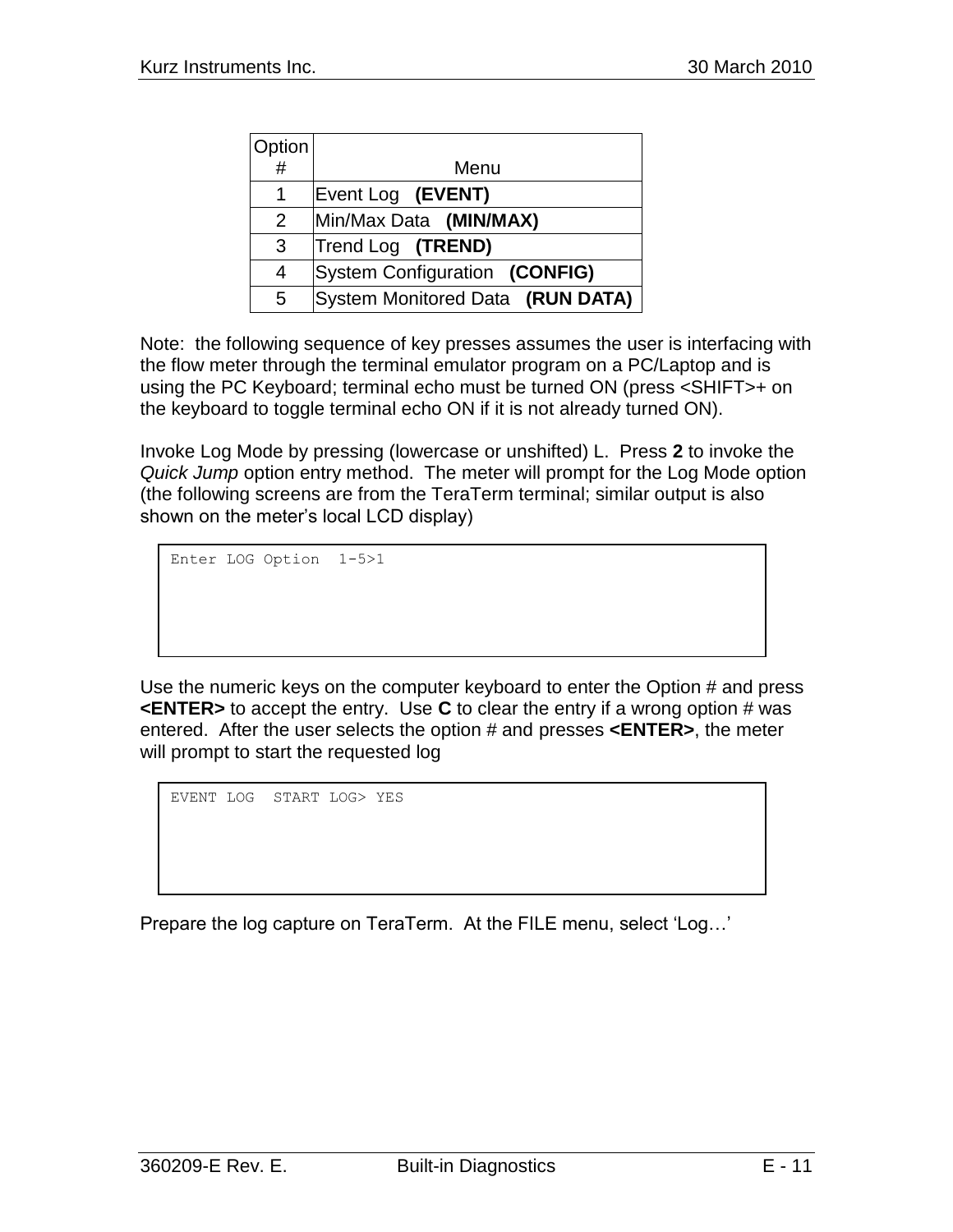| 匷<br>COM4:9600baud - Tera Term VT                                                                                                     |                      |              |                    |
|---------------------------------------------------------------------------------------------------------------------------------------|----------------------|--------------|--------------------|
| File Edit Setup Control Window Resize Help                                                                                            |                      |              |                    |
| New connection<br>Duplicate session<br>Cygwin connection Alt+G                                                                        | Alt+N<br>$Alt+D$     | 0.00000 SFPM | $\hat{\mathbf{r}}$ |
| Log<br>Comment to Loo<br>View Log<br>Show Log dialog<br>Send file<br>Transfer<br>SSH SCP<br>Change directory<br>Replay Log<br>LogMeTT | ۲                    |              |                    |
| <b>TTY Record</b><br><b>TTY Replay</b>                                                                                                |                      |              |                    |
| Print                                                                                                                                 | $Alt + P$            |              |                    |
| Disconnect<br>Exit                                                                                                                    | $Alt+I$<br>$Alt + Q$ |              |                    |
|                                                                                                                                       |                      |              | $\frac{1}{2}$      |

## The following popup menu will display

| COM4:9600baud - Tera Term VT                                                                                                                                                                                                                                                                                                                                                                                                    | $\blacksquare$ $\blacksquare$ |
|---------------------------------------------------------------------------------------------------------------------------------------------------------------------------------------------------------------------------------------------------------------------------------------------------------------------------------------------------------------------------------------------------------------------------------|-------------------------------|
| File Edit Setup Control Window Resize Help                                                                                                                                                                                                                                                                                                                                                                                      |                               |
| $\frac{2}{x}$<br><b>Tera Term: Log</b>                                                                                                                                                                                                                                                                                                                                                                                          |                               |
| Save in: <b>D</b> Test File<br>votpm.<br>Modbus Poll Files<br>FD20630AX.CF<br>MFTB20V&Vxx.xml<br>V <sub>2.0</sub><br>EEPROM_V&V1.CF<br>MFTB_GoodInsertion.cf<br>EEPROM_V&V2.CF<br>deedown<br>FD4204A.CF<br>FD20630A.cf<br>File name:<br>teraterm.log/<br>Save<br>$\overline{2}$<br>Y<br>$All[^{\ast,\ast}]$<br>Cancel<br>Save as type:<br>Help<br>Option<br>$\nabla$ Plain text<br>Binary<br>Append<br>Timestamp<br>Hide dialog |                               |
|                                                                                                                                                                                                                                                                                                                                                                                                                                 |                               |

Select the Folder on the laptop/PC (item 1 marked on the screen shot) where the log file will be stored and enter the file name (item 2 marked on the screen shot).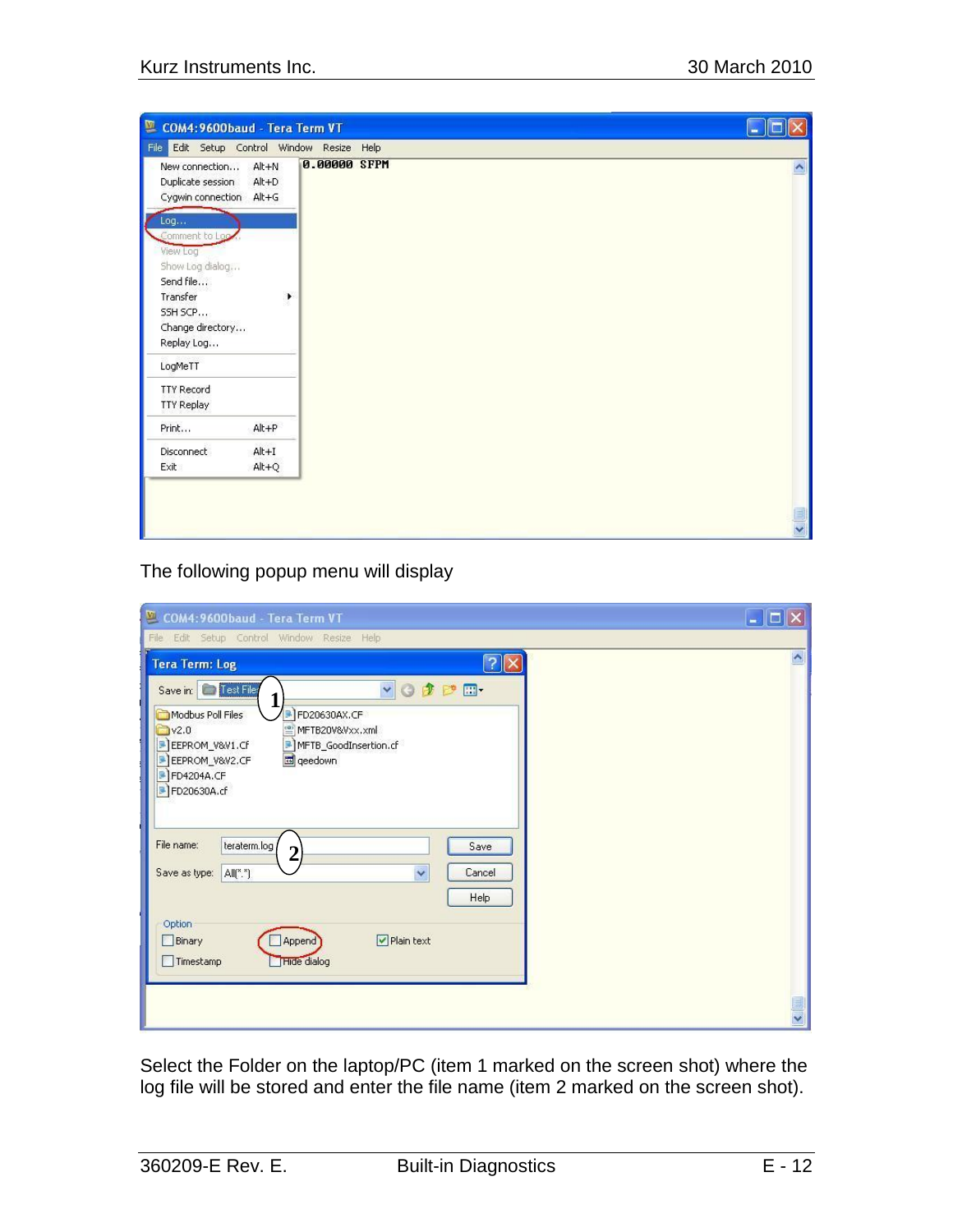Uncheck the "Append" box so a previously saved log file does not get appended to.

Press **<ENTER>** at the terminal keyboard to start the log. The log data being captured to the file will also display on the terminal display. When the download is complete the terminal display will be similar to the following. The meter is waiting for input from the user. This allows the user to end the data capture before terminal echo is restored.



Stop the data capture by clicking the TeraTerm:Log on the Windows Task Bar.

| COM4:9600baud - T | Tera Term: Log |
|-------------------|----------------|

The Log Status Window will be activated. Press Close to stop the log capture and properly close and save the file containing the Event Log data.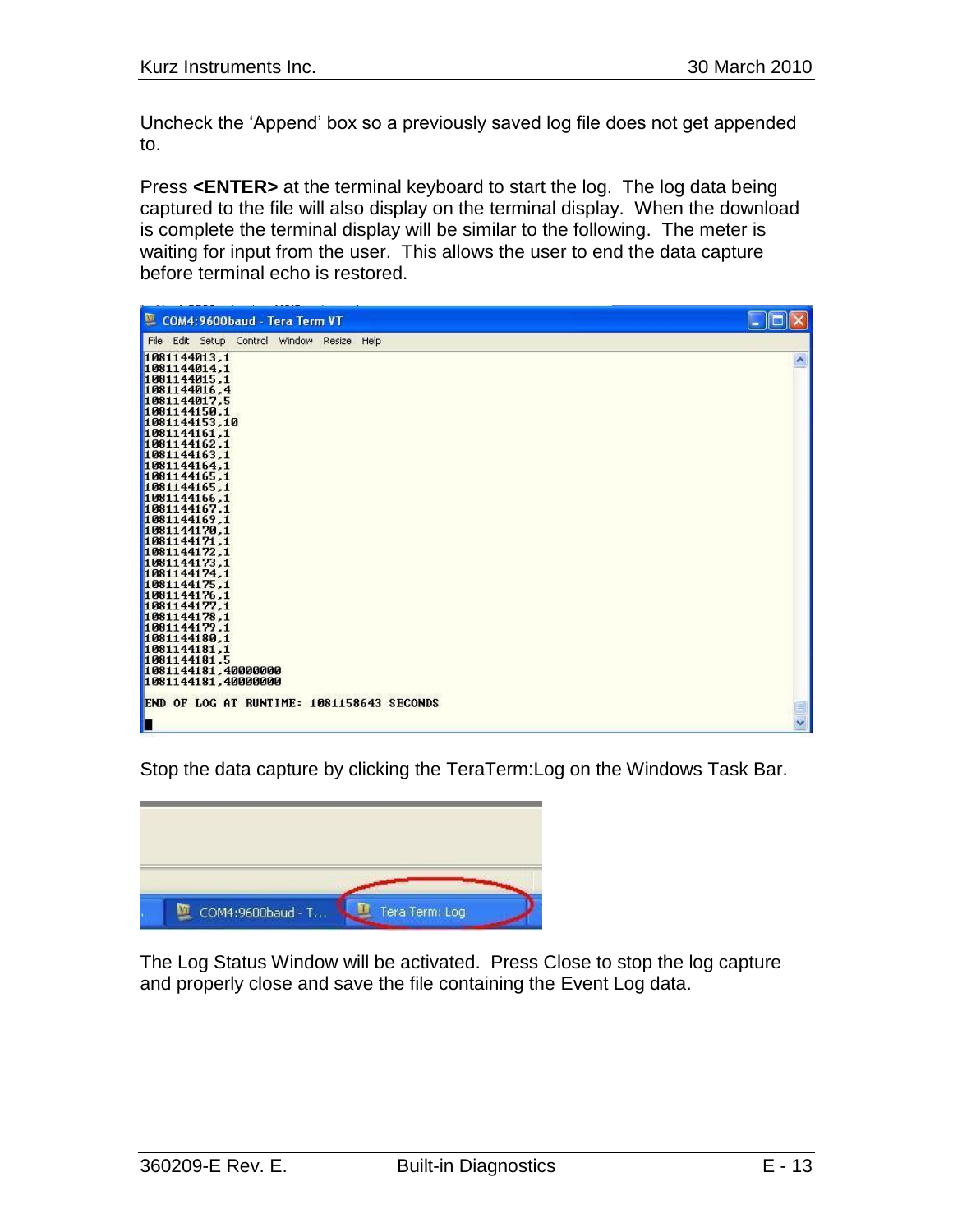|                          | MFTBFaultLog.log             |  |
|--------------------------|------------------------------|--|
| <b>Fullpath:</b>         | C:\temp\tempdoc\MFTBFaultLog |  |
| <b>Bytes transfered:</b> | 9112                         |  |

Press **<SHIFT>D** at the terminal keyboard to return to the Log Mode Option Entry screen and restore terminal echo.

Example data captured using a Tera Term session as outlined above will look similar to the following (this is an excerpt using Windows Notepad to view the file).

EVENT LOG START LOG> YES EVENT LOG START LOG> YES EVENT LOG START LOG> YES EVENT LOG START LOG> YES EVENT LOG START LOG> YES EVENT LOG START LOG> YES EVENT LOG START LOG> YES Sensor Serial Number: FD20630A Board Serial Number: A00000 Current Runtime: 1081158207 Seconds EVENT CODES Runtime (sec),Event Code 1081143006,1 1081143012,1 1081143013,1 1081143014,20 1081143015,21 1081143016,24 1081143144,1 1081143145,1 1081144177,1 1081144178,1 1081144179,1 1081144180,1 1081144181,1 1081144181,5 1081144181,40000000 1081144181,40000000

END OF LOG AT RUNTIME: 1081158218 SECONDS

The run time is logged in seconds. The event codes vs the runtime (converted to hours) can be plotted as an XY scatter plot in MS Excel.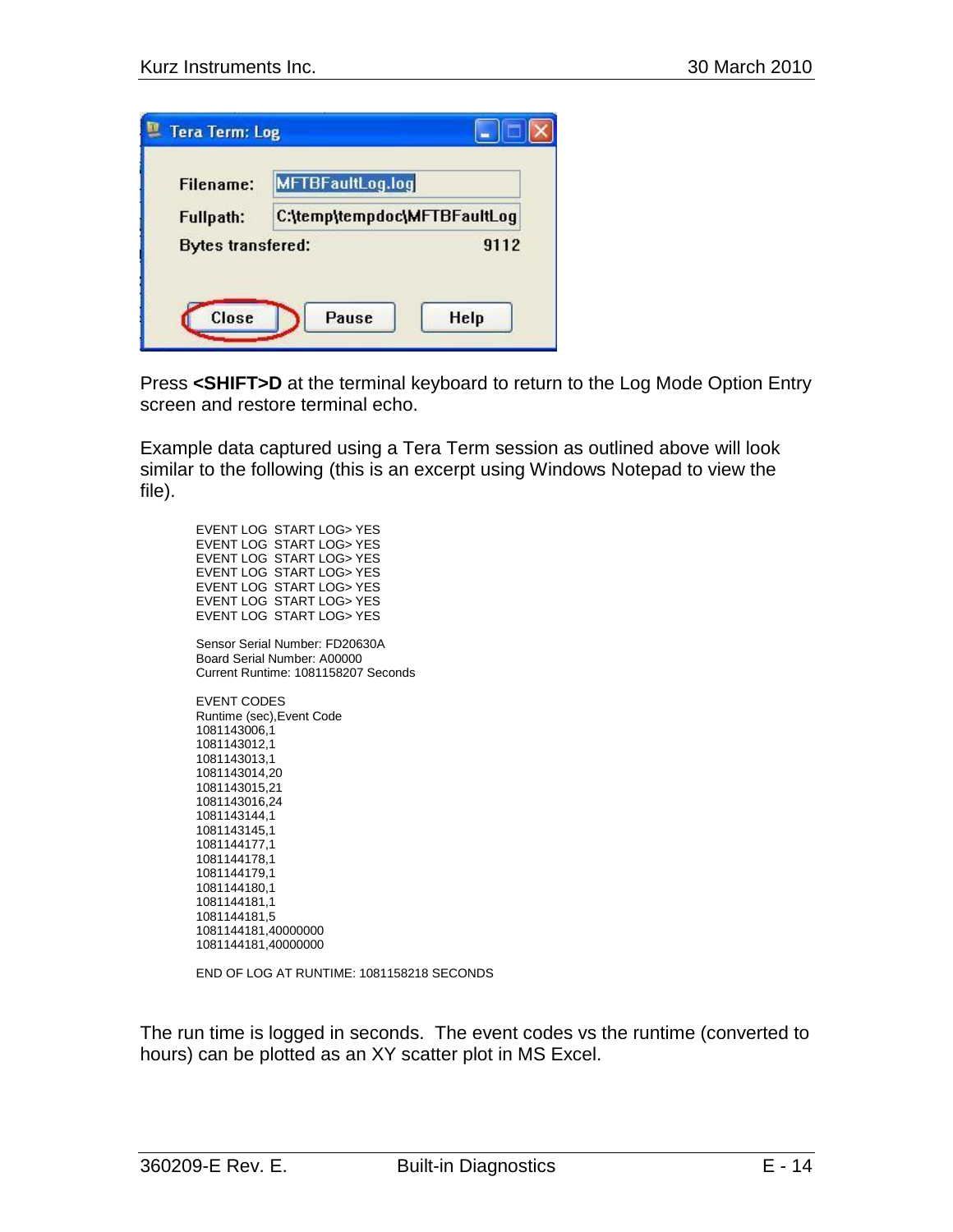**Fault Events**



The plot shows the time distribution of the events (only the first two significant bytes of the event code show up in this plot). This can be correlated with known events for the process or maintenance which was performed etc. This type of plot is easy to do and makes it easy to understand the significance of the event codes.

The Min/Max log can be retrieved in a similar manner using Option #2 at the Log Mode Option entry. An example of the Min/Max log is shown below

MIN/MAX DATA START LOG> YES MIN/MAX DATA START LOG> YES MIN/MAX DATA START LOG> YES MIN/MAX DATA START LOG> YES MIN/MAX DATA START LOG> YES MIN/MAX DATA START LOG> YES MIN/MAX DATA START LOG> YES MIN/MAX DATA START LOG> YES MIN/MAX DATA START LOG> YES MIN/MAX DATA START LOG> YES

MINIMUM FLOWRATE Runtime,Flowrate,Process Temp.,Elec. Temp. 1080777103,3265.1411,6.58,66.59 1080861536,0.0000,0.00,18.25 1080946593,0.0000,0.00,61.54 1081035078,0.0000,77.64,71.01 1081036801,0.0000,78.87,72.84

MAXIMUM FLOWRATE Runtime,Flowrate,Process Temp.,Elec. Temp. 86016,39436.1130,6.99,27.84 1080689277,14.4533,27.03,77.74 1080777103,1416.7278,29.40,66.59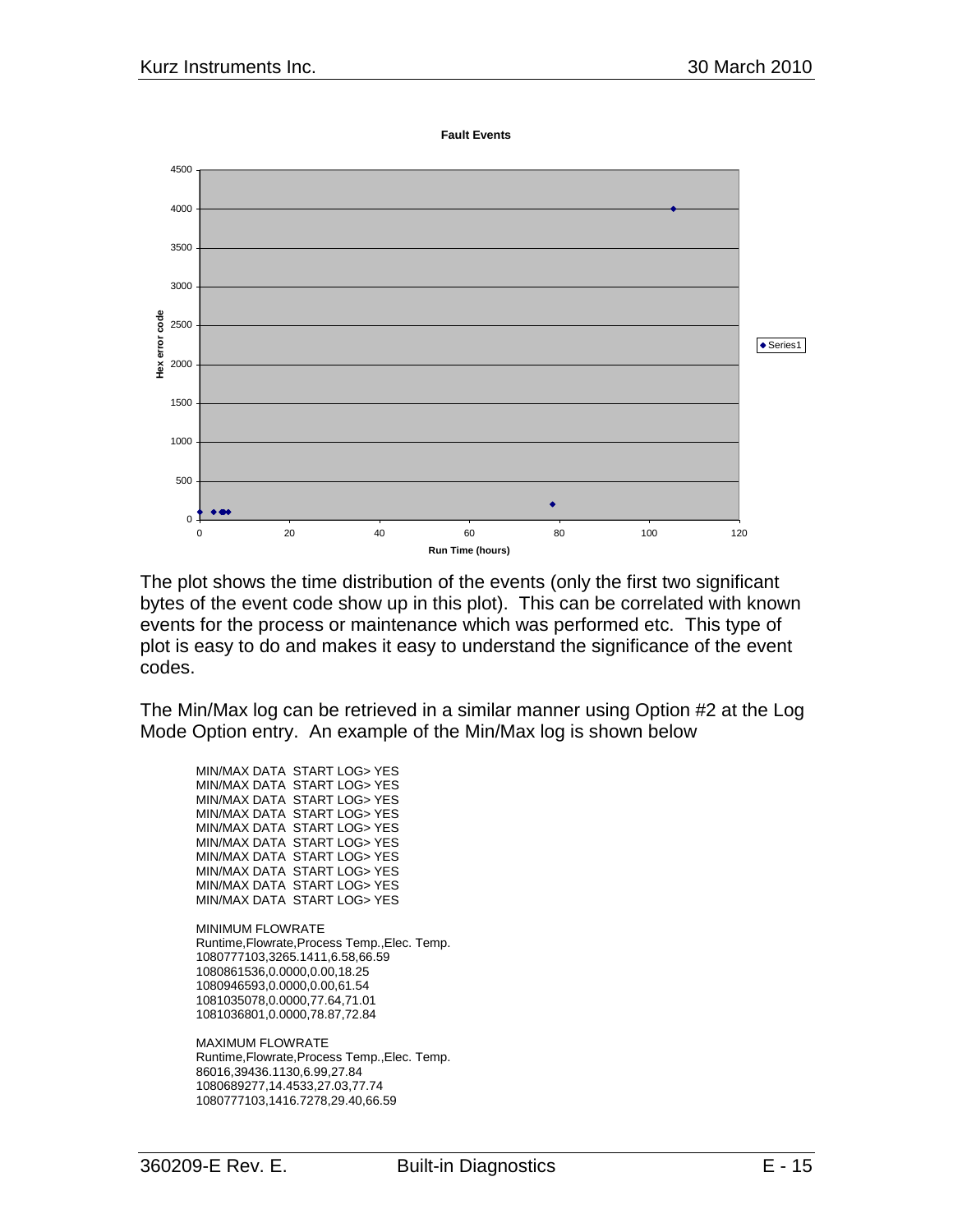1080861536,0.0000,0.00,18.25 1080946593,0.0000,0.00,61.54 1081033899,18593.9785,26.04,59.49 1081059651,15298.6044,85.48,80.80

MINIMUM PROCESS TEMPERATURE Runtime,Flowrate,Process Temp.,Elec. Temp. 86016,39436.1130,11.96,27.84 1080689277,7.2981,44.46,77.74 1080777104,975.8851,44.19,66.56 1080861536,0.0000,0.00,18.25 1080946593,0.0000,0.00,61.54 1081033900,18593.9785,26.04,59.44 1081113141,0.0000,77.62,70.71

MAXIMUM PROCESS TEMPERATURE Runtime,Flowrate,Process Temp.,Elec. Temp. 86016,39436.1130,15.06,27.84 1080690456,0.0000,80.77,79.39 1080777104,304.2090,54.92,66.56 1080863832,0.0000,77.48,71.75

1080949575,0.0000,83.51,77.31 1081036280,0.0000,78.83,72.47 1081056046,0.0000,88.65,83.76

MINIMUM ELECTRONICS TEMPERATURE Runtime,Flowrate,Process Temp.,Elec. Temp. 86017,39436.1130,17.37,27.83 1080689278,6.1471,60.88,77.72 1080777104,193.1424,60.70,66.56 1080861537,0.0000,0.00,18.22 1080946594,0.0000,0.00,61.50 1081033901,18593.9785,26.04,59.41 1081113141,0.0000,77.62,70.71

MAXIMUM ELECTRONICS TEMPERATURE Runtime,Flowrate,Process Temp.,Elec. Temp. 86017,39327.9570,19.36,27.83 1080690456,0.0000,80.77,79.39 1080777105,111.5559,65.61,66.54 1080863832,0.0000,77.48,71.75 1080950175,0.0000,83.37,77.78 1081036280,0.0000,78.83,72.47 1081056046,0.0000,88.65,83.76

END OF LOG AT RUNTIME: 1081164711 SECONDS

For the Min/Max events, each record entry has 4 items, Flowrate, Process Temp, Electronics Temp and Runtime. These entries are generated on a 24 hour interval. There are 6 logged categories, Min/Max Flowrate, Min/Max Process Temp and Min/Max Electronics Temp. Each category has 20 records. During the first 20 days of operation, the flow meter will discard the default values (those whose runtime is 0 seconds) and replace it with actual min/max data. The order of the records 1 to 20 is not sorted. The lowest low flow or the highest high flow can be located in any of the record locations of that category. Plotting the min/max data using the X-Y scatter plot can be helpful when trying to correlate process events with meter faults.

Note the data from both log files are comma separated, this is a common format when importing the data to a spreadsheet.

#### **Using KzComm to extract the event and min-max logs.**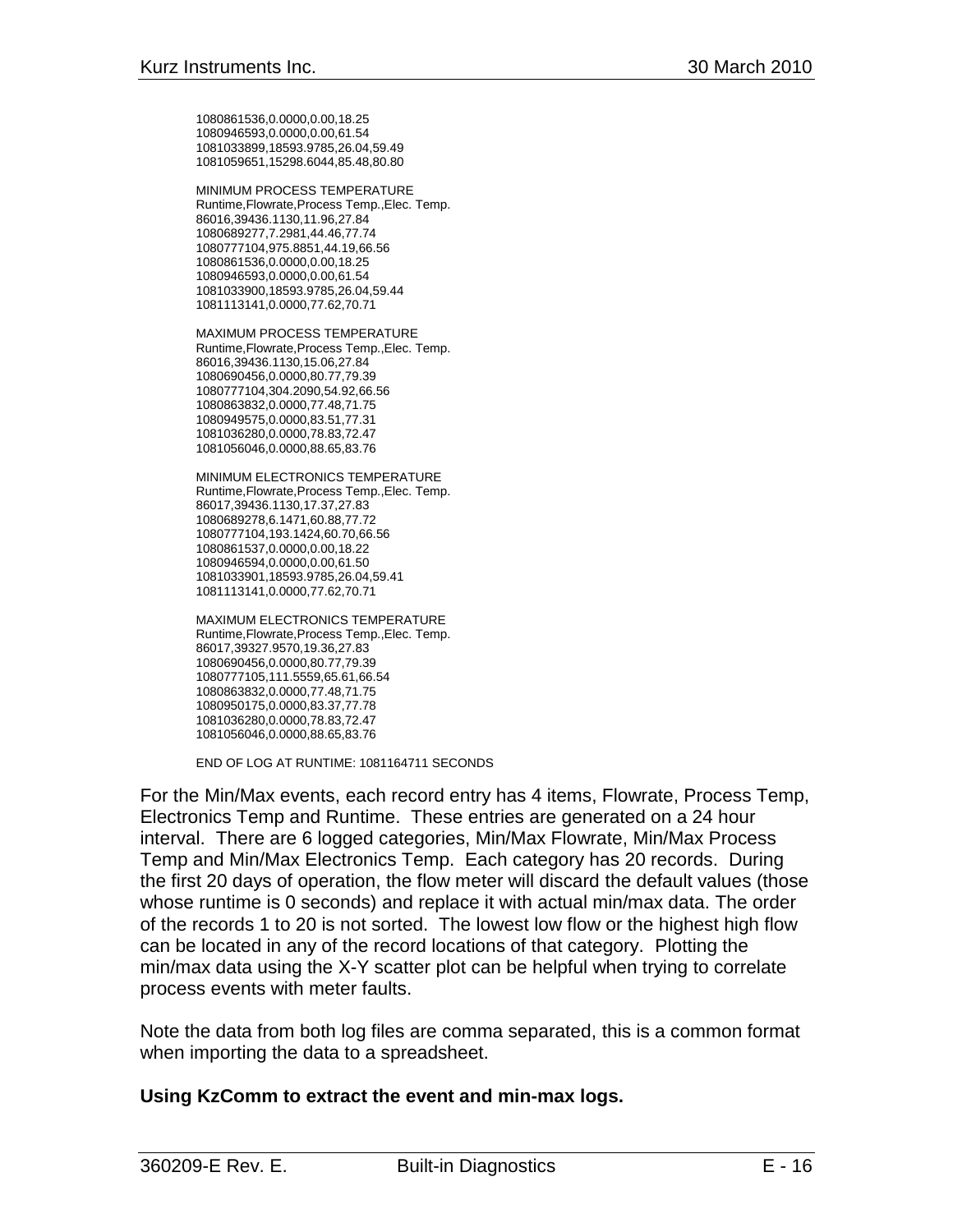The event log and min-max log are saved as separate .csv files. As KzComm supports USB, Modbus serial and Modbus TCP/IP via a gateway, it is an integrated program to capture this diagnostic data. The format of these files is similar to what was shown above using the MFT B onboard menu system. The diagnostic logs extracted using KzComm will also include the time in hours since the data transfer to a PC, which is a relative time. See the KzComm manual for more on how this looks and works.

## **Volatile Trend Data memory.**

Volatile memory (SRAM) in the flow meter will record 56+ hours of history provided there is no interruption in the power to the meter. This is another tool to isolate and understand intermittent process and flow meter issues. This data is accessed using the USB interface and Tera Term to request the log in Log Mode, similar to the Event Log. Or it can be accessed using KzComm and the USB or Modbus interface.

There are a total of 20,416 records, 10 seconds apart and each record is three numbers: Flow Rate, Temperature and Run-time. The memory is written as a first-in, first-out buffer or FIFO. Both the run time in seconds and the time in hours counting back from the memory download are shown in the spreadsheet. This is an example of a header:

TREND LOG

| DATE:                   |        | 11\14\2007       |          |             |
|-------------------------|--------|------------------|----------|-------------|
| TIME:                   |        | 13:05            |          |             |
| Sensor Serial Number:   |        | FD00000A         |          |             |
| Meter 1 ID:             |        | <b>FLOW RATE</b> |          |             |
| <b>Current Runtime:</b> |        | 216994           |          |             |
| <b>NUMBER OF</b>        |        |                  |          |             |
| <b>RECORDS:</b>         |        | 1661             |          |             |
|                         |        | Time             |          |             |
|                         |        | From             |          |             |
|                         |        | Download         | Flowrate | Temperature |
| Runtime                 |        | (hrs)            | (SCFM)   | (DEGF)      |
|                         | 215535 | $-0.40528$       | 301.2267 | 82.89966    |
|                         | 215525 | $-0.40806$       | 309.7246 | 82.75954    |
|                         | 215515 | $-0.41083$       | 303.265  | 82.96161    |
|                         | 215505 | $-0.41361$       | 307.9795 | 83.51061    |
|                         | 215495 | $-0.41639$       | 307.9881 | 83.42668    |
|                         | 215485 | $-0.41917$       | 308.203  | 83.39914    |
|                         | 215475 | $-0.42194$       | 302.4459 | 83.4002     |
|                         | 215465 | $-0.42472$       | 314.0277 | 84.27499    |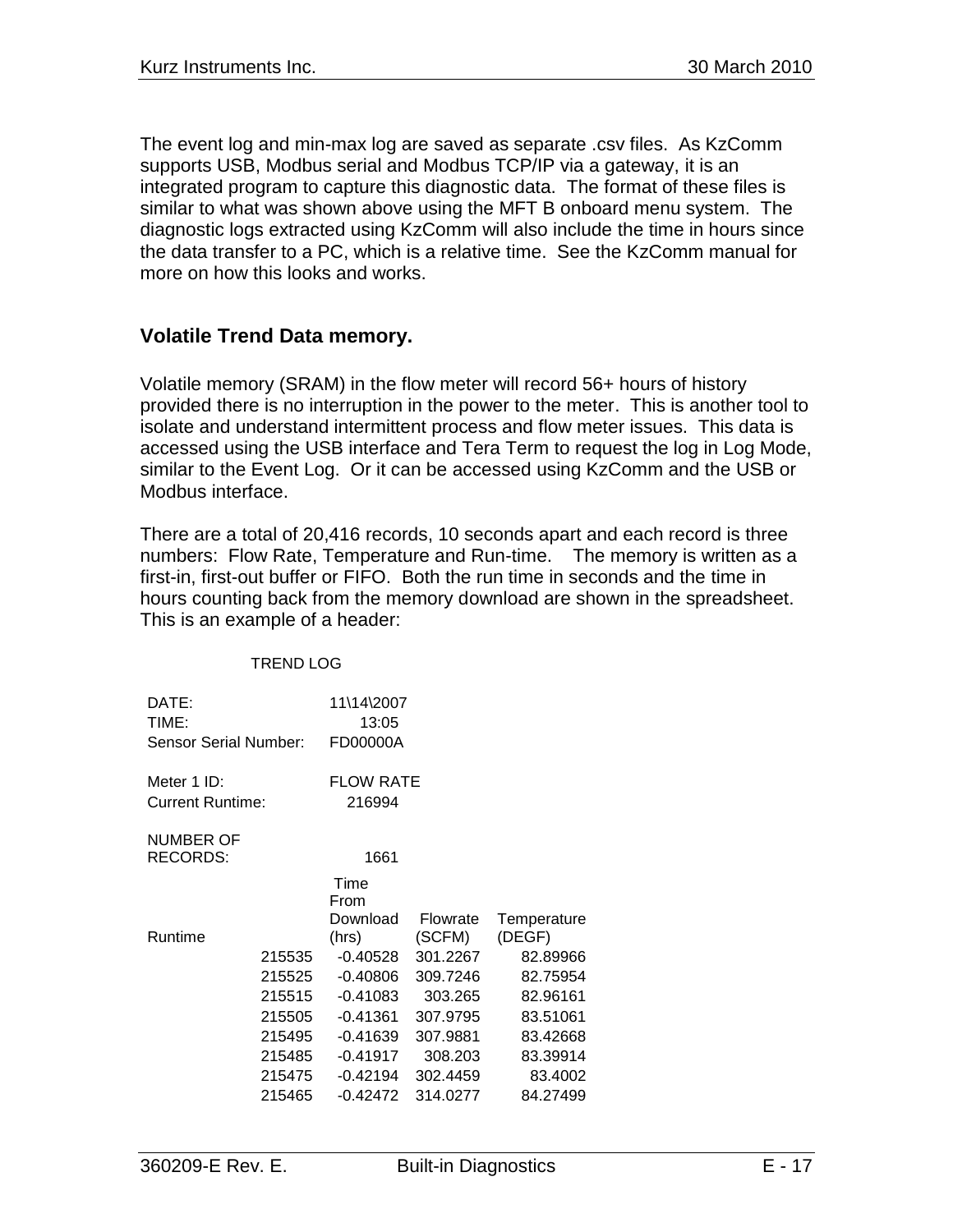|          |           | 84.42581                                              |
|----------|-----------|-------------------------------------------------------|
|          |           | 83.68893                                              |
|          | -305.9884 | 83.32154                                              |
| -0.43583 | 317.662   | 83.74442                                              |
| -0.43861 | 309.0524  | 83.121                                                |
|          |           | $-0.4275$ 315.4738<br>$-0.43028$ 316.9582<br>-0.43333 |

On a power cycle, all the data records are set to zero and the accumulation starts over. As this memory represents 245 kbytes of memory, it is too large and updated too often to be stored in the EEPROM used for the meter configuration or event log.

The data transfer time using KzComm for a 56 hour trend log at 57,600 baud using Modbus serial can take about 4 minutes. Using the USB interface (lower baud rate) and the Xmodem protocol this is about 17 minutes.



Figure E-2. Example trend data from volatile memory.

## **Internal Diagnostic Measurement Menus.**

Advanced users and customers instructed by Kurz service personal can make use of the many analog parameters in the Diagnostic Data menus. Process or meter trouble may be more subtle than the bitwise errors from the event code so these "raw data" analog measurements are provided. These are broken down in the following categories.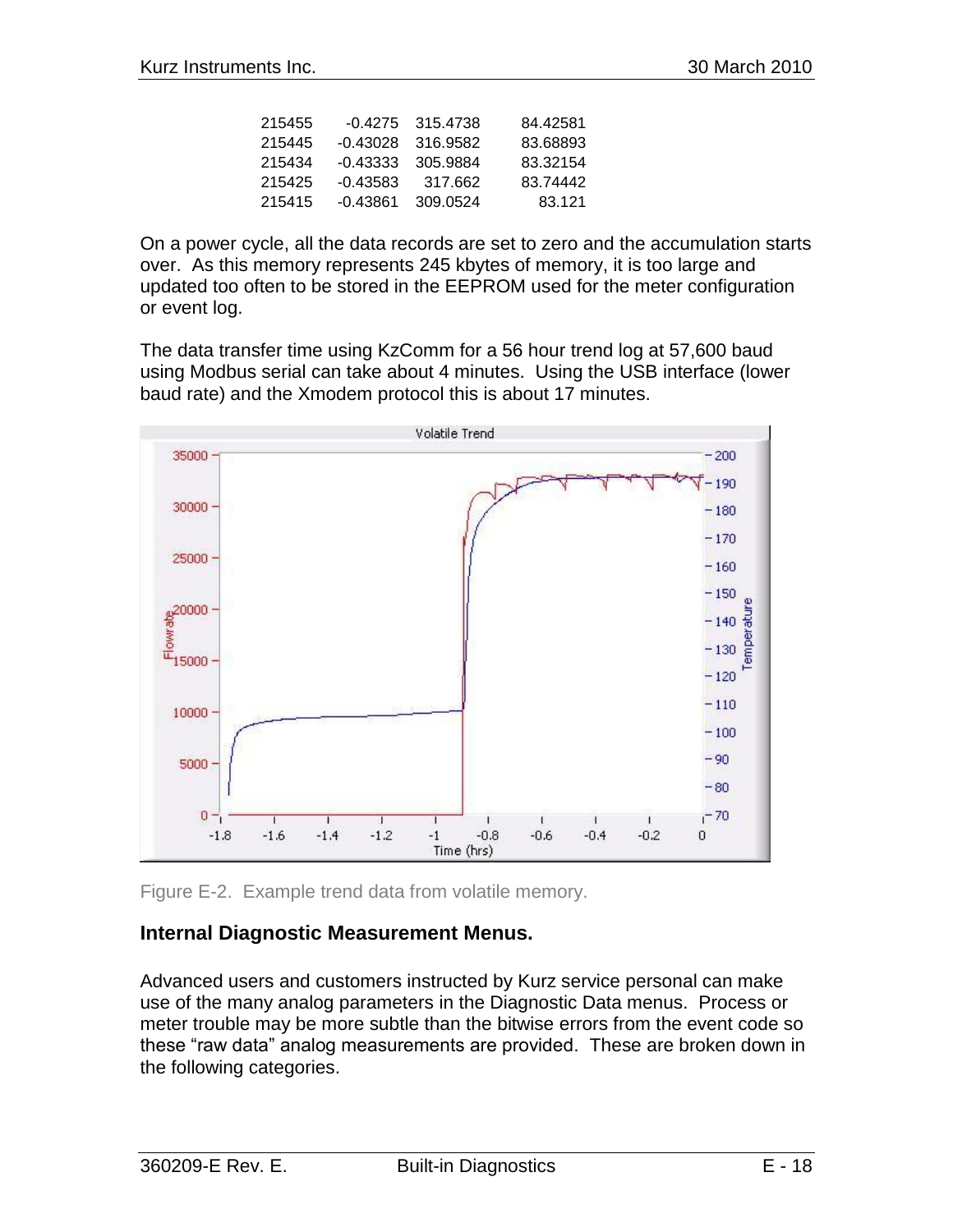- o Input voltages
	- **U** Voltages measured by the ADC from which all other parameters are computed.
- o Sensor leakage
	- This is the common mode resistance from Rtch to Chassis ground. It is measured at boot up and every 10 minutes there after.
- o Electronics Temperature
	- This is the sensor control (SC) board temperature sensor. This board will operate up to  $\sim$  20 °C above the ambient of the meter environmental enclosure depending on the process flow rate. Higher flow rates will cause higher board temperatures.
- o Sensor Control
	- **These are the PID control values of the velocity sensor.**
- o Sensor Output
	- Velocity sensor current, power, resistance, temperature and the reference sensor resistance and temperature.

These diagnostic data items can be viewed from *Display Mode*. The Table below lists the option #s used to access the menu for each category of data listed above.

| Option |                                               |                                                                              |
|--------|-----------------------------------------------|------------------------------------------------------------------------------|
| #      | Menu                                          | Menu Items                                                                   |
| 44     | Input Voltage<br>(INPUT VOLT)                 | VPs<br>Vlph<br>VI I<br>VLeakSense<br>VRtch<br>VRtcl<br>VExt<br>VTemp<br>VCal |
| 45     | <b>Sensor Output</b><br>(SENSOR OUT)          | <b>IRp</b><br>PRp<br>Rp<br>R <sub>tc</sub><br>TRp<br><b>TRtc</b><br>RLI      |
| 46     | Sensor Control<br>(SENSOR CTL)                | PErr<br>IErr<br><b>DErr</b><br><b>RpSetpoint</b>                             |
| 47     | <b>Electronics Temperature</b><br>(ELEC TEMP) | <b>Electronics Temperature</b>                                               |
| 48     | Sensor Leakage<br>(SENS LEAKG)                | Sensor Leakage                                                               |